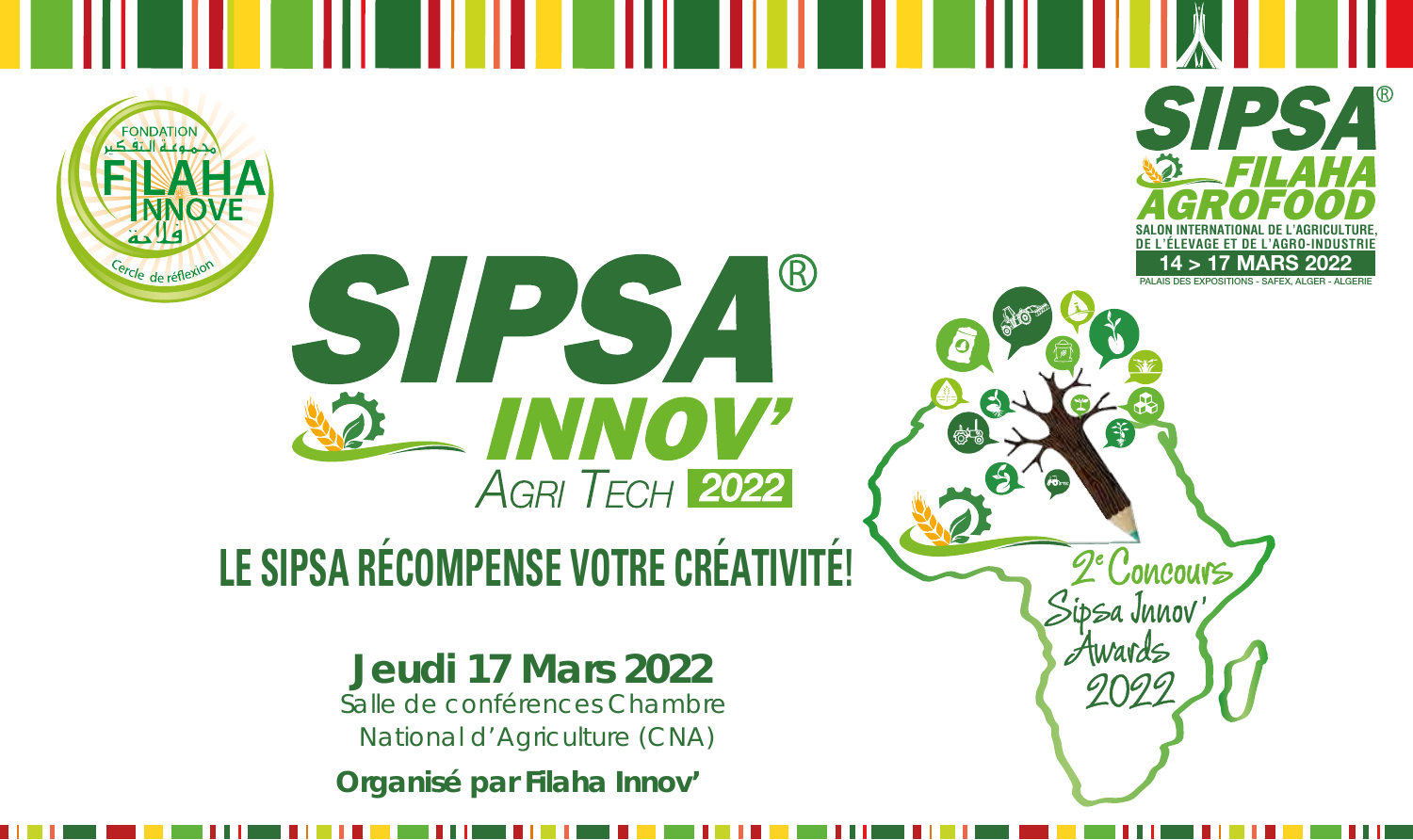# **Digital agriculture for Small Scale producers in developing countries**

**Fazil BOUAIACH CEO E-Sight Consulting Filaha Innov Incubator Fondation Filaha GRFI Member 17/03/2022**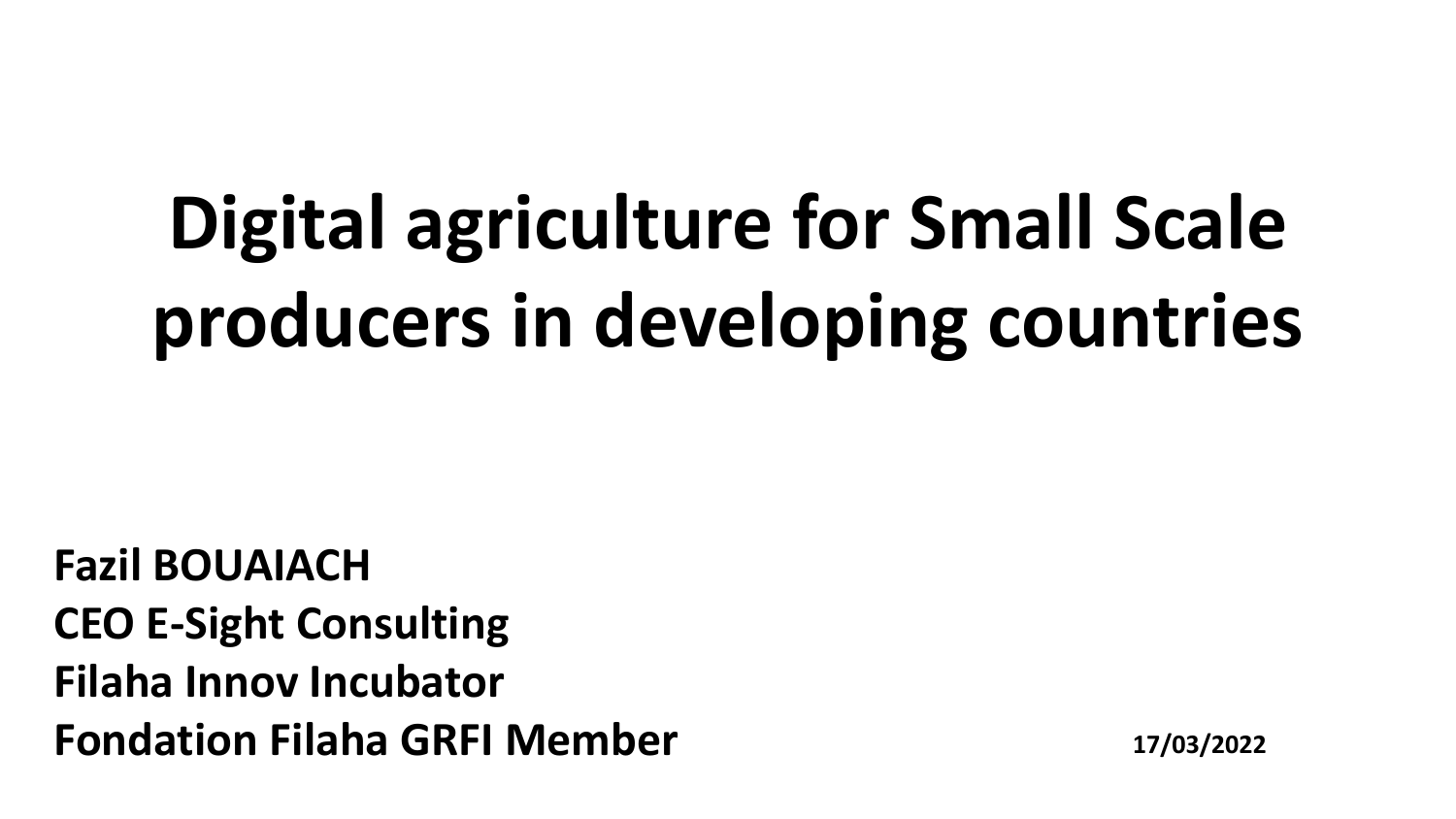

rch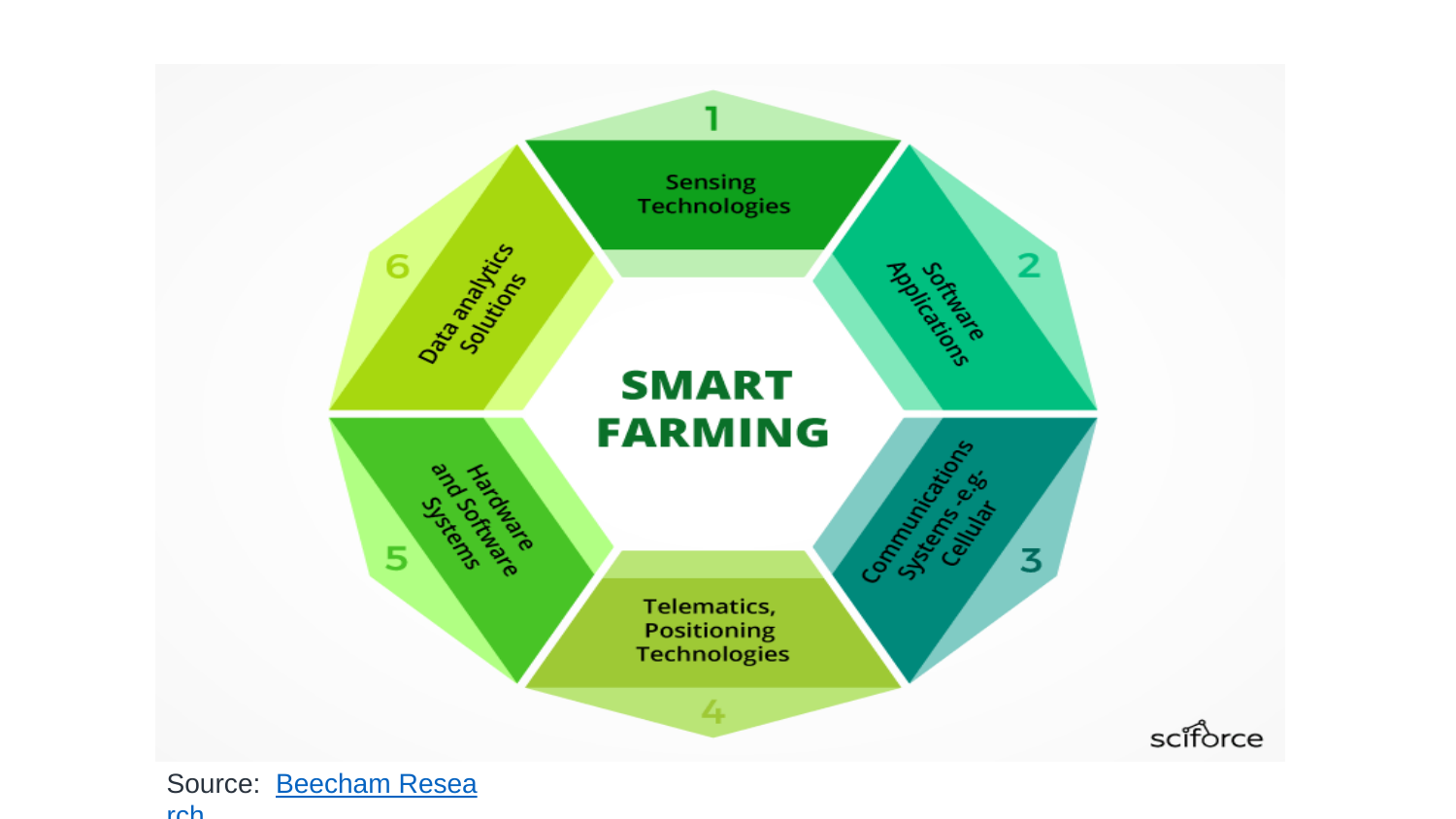## Digital agriculture for Small Scale Producers In developing countries

- In 2050 the world population will reach about 10 Billion people
- $\triangleright$  Global food production needs to increase by 70%
- ▶ LMICs\* are expected to have the highest population increase
- The agriculture sector is one of the primary employers in LMICs, employing more than **80% of the rural population** in some countries.
- $\triangleright$  The majority of the world's farmers are smallholders, with 72% of the world's 570 million farms operating on **less than 1 hectare**
- smallholder farmers provide livelihoods for more than **two billion people** and produce about **80% of the food in sub-Saharan Africa and Asia.**

LMICs: Low and Medium income countries Source: ACM (Association of Computing Machinery)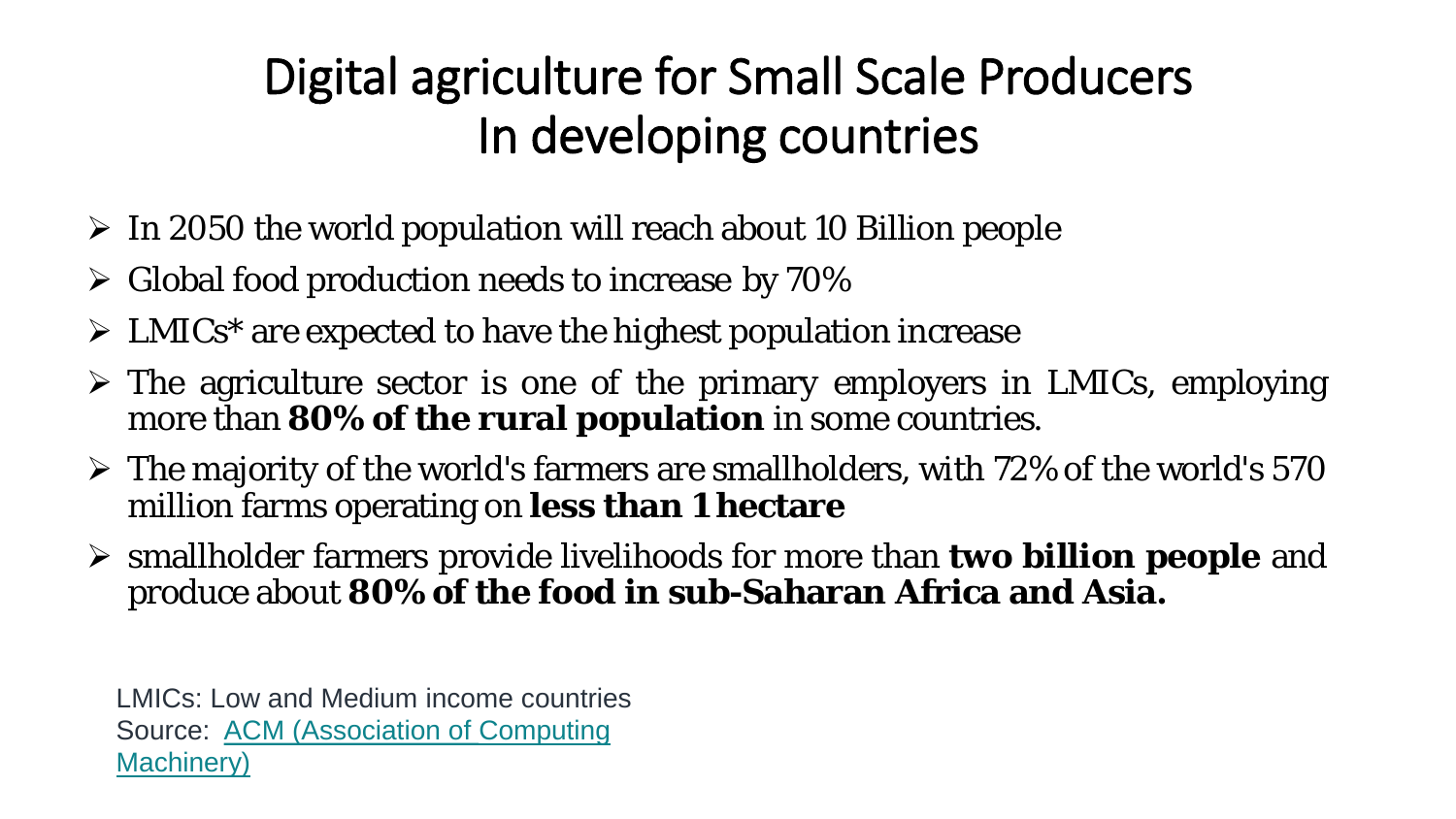Digital agriculture for Small Scale Producers in developing countries

- 72% of the world's 570 million farms operate on less than 1 hectare.
- The average smallholder in sub-Saharan Africa lives on less than \$2 USD per day.
- Digital solutions can improve access to finance, advisory, insurance, and market services for millions of smallholders.
- Only 13% of SSPs in sub-Saharan Africa have registered for digital services and less than 5% are active.
- Innovations in connectivity, sensors, AI, digital infrastructure, and usability are needed to drive the adoption of digital agriculture for smallholder farmers.

Source: ACM (Association of Computing Machinery)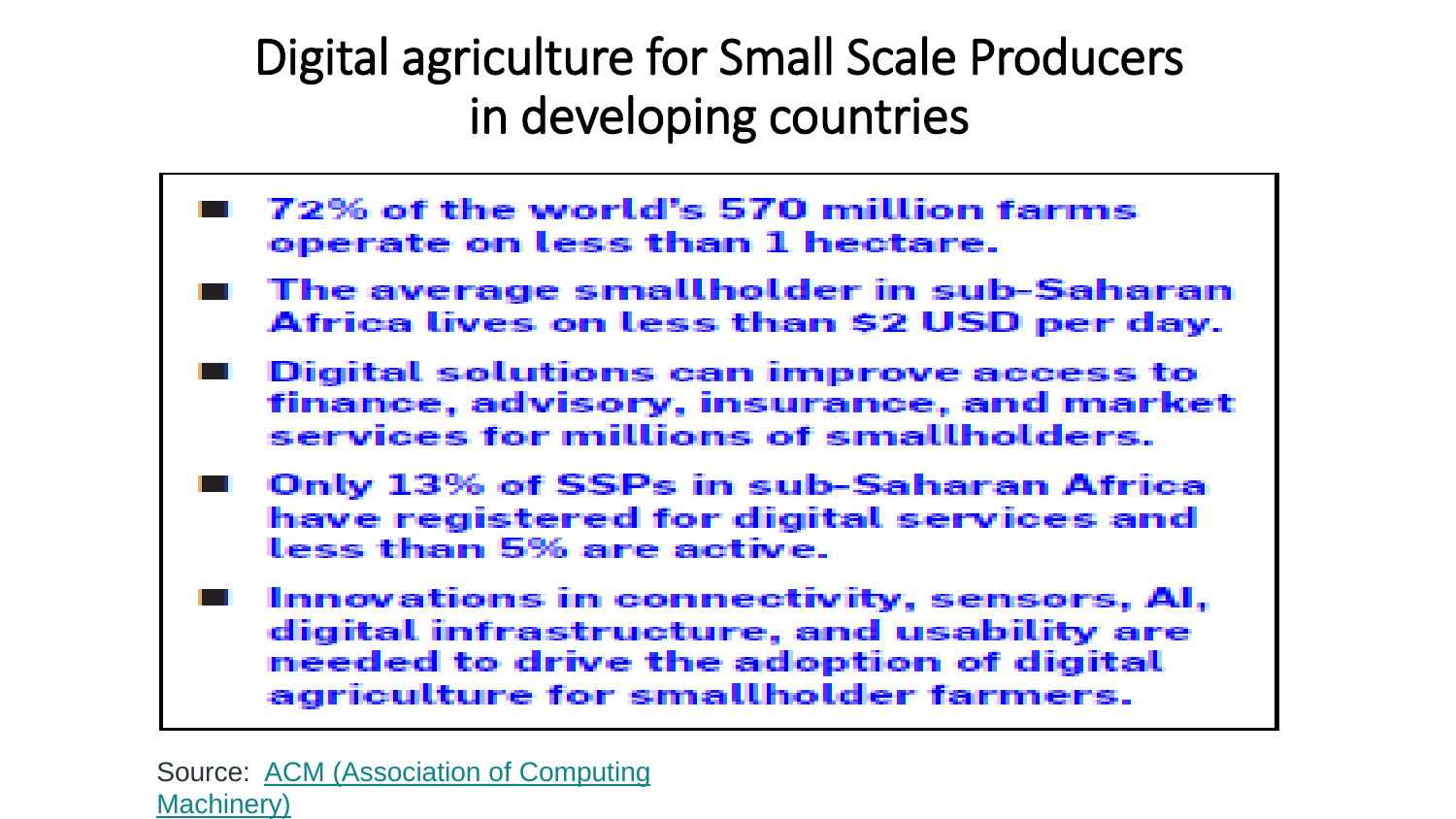#### Digital agriculture for Small Scale Producers in developing countries



Source: Digitalization of African agriculture report. *CTA* https://www.cta.int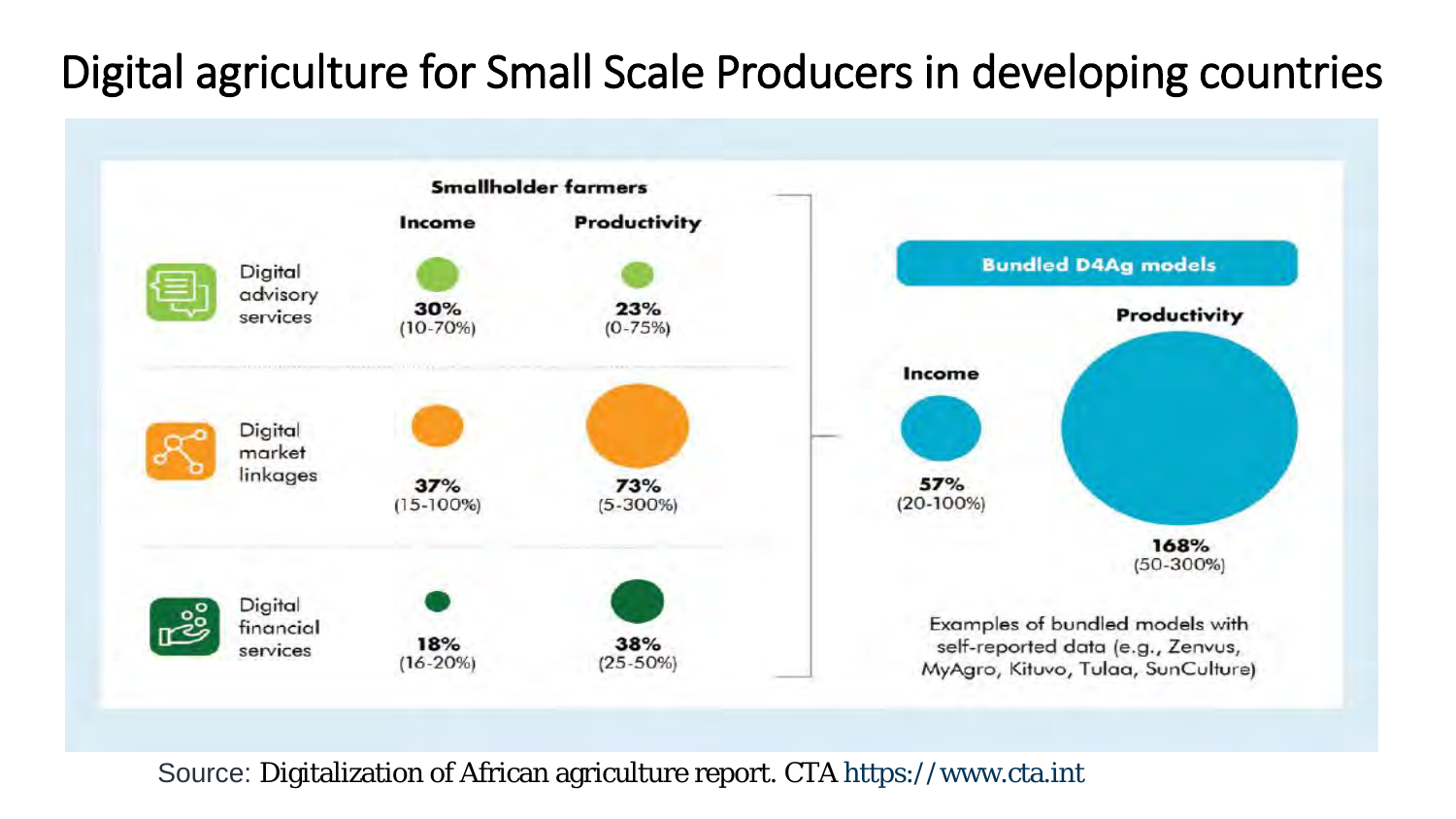#### Digital agriculture for Small Scale Producers in developing countries



The Gartner Hype Curve Source: ACM (Association of Computing Machinery)